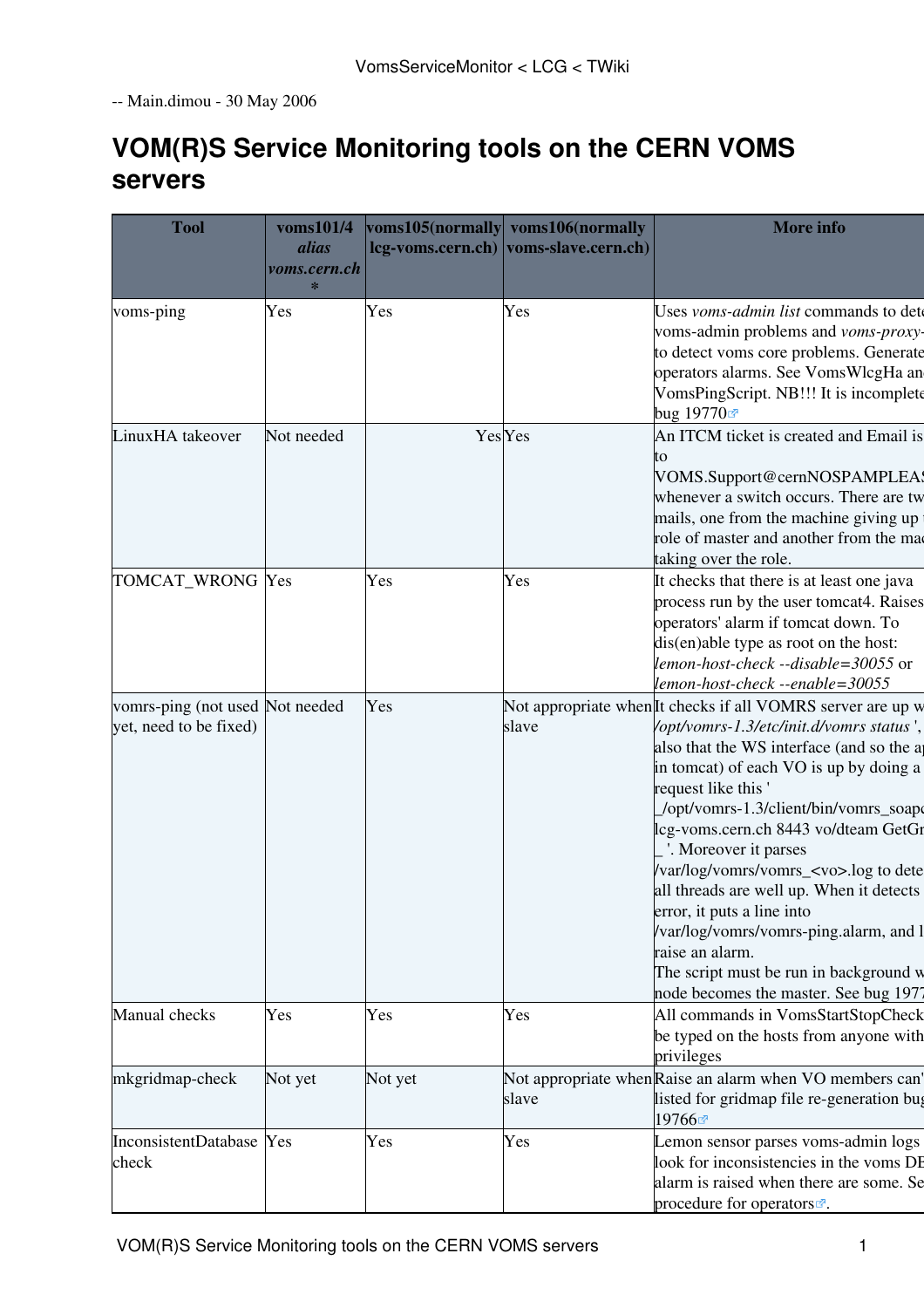## **Lemon howto for [VOMS](https://twiki.cern.ch/twiki/bin/view/LCG/VOMS) monitoring**

For some particular tasks, using [Lemon](http://cern.ch/lemon)  $\vec{r}$  is a good idea in order to avoid implementing tricky monitors by oneself. For example, Lemon comes with a sensor for parsing log files that is easier to use than writing a script that does the text processing. [official Lemon documentation](http://lemon.web.cern.ch/lemon/docs.shtml) .

### **Configuration of new metrics**

A *sensor* is a process that implements several *metric classes*. The documentation of the sensor should say which parameters a metric classes accepts (see, for example, the docs of the [Linux sensor](http://lemon.web.cern.ch/lemon/doc/sensors/linux.shtml)  $\mathbb{F}$ ). The data is sampled by a *metric*, which is a instance of a metric class when actual values are passed as parameters. Metrics are defined in the Lemon agent config files (/etc/lemon/agent/metrics/\*), but this files **should not** be modified by hand on Quattor-managed hosts.

In order to configure and deploy a metric on a Quattor-managed host, the following documents are relevant:

- [Procedure for writing CDB templates for Lemon monitoring](http://lemon.web.cern.ch/lemon/doc/howto/lemon_cdb_howto.shtml)
- [Procedure for metric registration](http://lemon.web.cern.ch/lemon/doc/sensor_metric_registration.shtml)
- [CDB monitoring configuration](https://twiki.cern.ch/twiki/bin/view/FIOgroup/CDBMonitoringConfiguration)

[TODO: detailed procedure]

#### **Using active metrics and alarms**

There are two command-line programs, to be run as root on the [VOMS](https://twiki.cern.ch/twiki/bin/view/LCG/VOMS) servers:

- [lemon-host-check](http://lemon.web.cern.ch/lemon/doc/components/lemon-host-check.shtml)  $\vec{r}$  shows whether there are active alarms.
- $\bullet$  lemon-cli $\bullet$  shows the sampled values for the metrics for the host.

For example, a script that needs to obtain the current value of metrics 5220 to 5224 can do as follows:

[root@voms103 root]# lemon-cli -m '5220 5221 5222 5223 5224'

#### **Lemon Alarm investigation (alarm written by R. Bonvallet, text by V.Lefebure)**

```
To investigate alarm name "N" on host "H", proceed as such:
Let's take 
* alarm name = "voms-admin_inconsistent_database_exception"
* Host = "\text{voms}103"1) Go on LEMON host page for the host:
http://lemonweb.cern.ch/lemon-status/info.php?host=voms103
  2) from there, go to "LAS Alarm history" =
http://lemonweb.cern.ch/lemon-status/las_alarms.php?host=voms103
 3) Click on the alarm ID corresponding to the alarm called
"voms-admin_inconsistent_database_exception"
=
http://lemonweb.cern.ch/lemon-status/las_alarm_detail.php?alarm_id=41038
&host=voms103
 4) In the "History of alarm value" you find why the alarm was triggered:
voms103:5220:1[0] > 0 || voms103:5221:1[0] > 0 || voms103:5222:1[1] > 0
|| voms103:5223:1[0] > 0 || voms103:5224:1[0] > 0
 5) Now you want to know what metric5220 to 5224 are. At least of them
 has a value <=0, which is why the alarm was raised.
Go on "Metrics" (on the top of the page) =
```